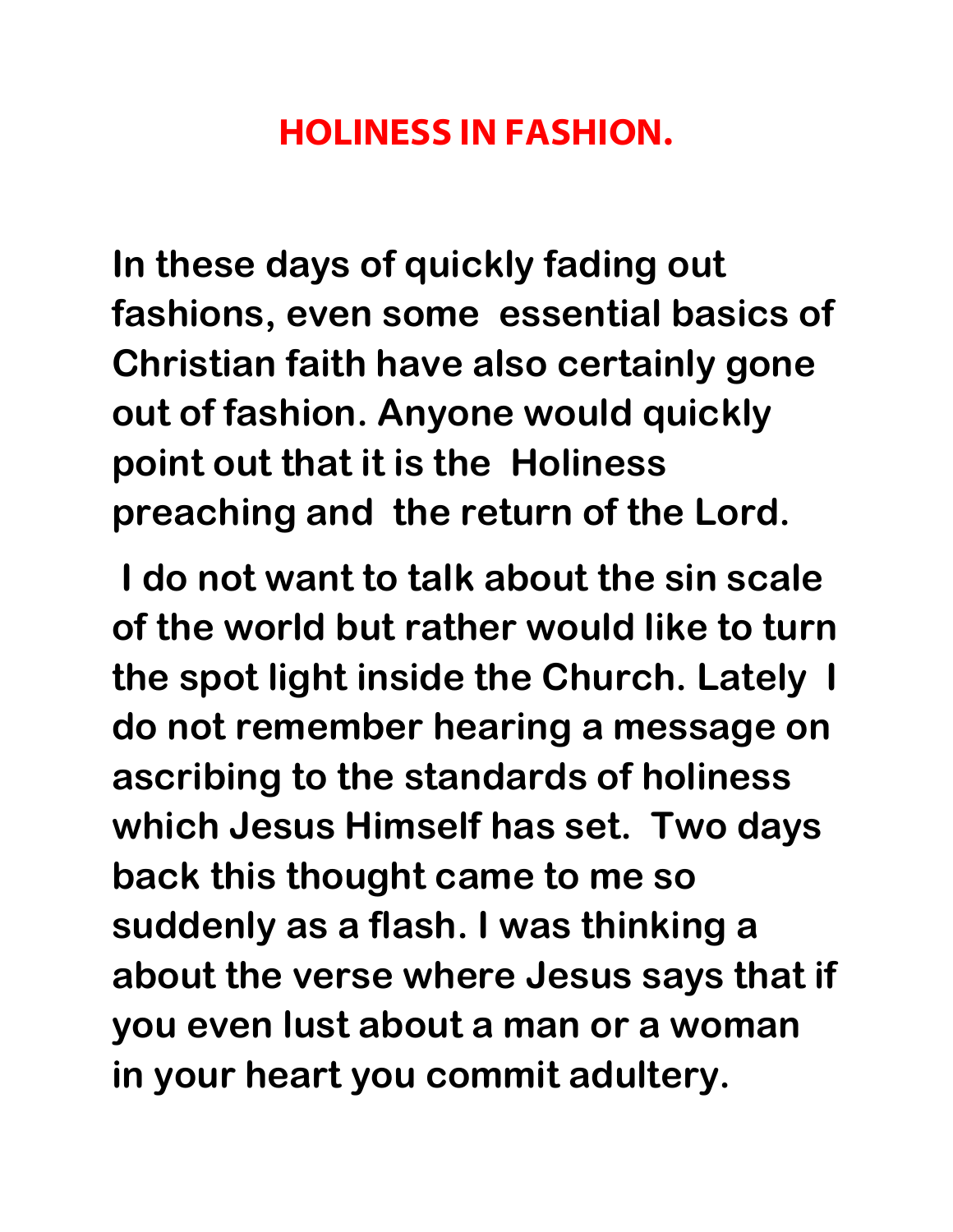**Jesus placed the source of holiness even in our thinking. But these days it seems like no one believes it is possible. But suddenly it struck me, if Jesus has set the standard not to even sin or lust in our thinking then that should be possible. Jesus came to this world as a man, with all the feelings and passions, so that He would show us the way how we could live without sinning even in our thoughts. I tell you my brothers and sisters, it is possible to live without sinning even in our thoughts. The key to live like that is to ask God to keep us holy and pure. If we think we can keep ourselves holy then we will fail miserably. But when we ask God to do it for us then He would gladly keep our faculties from sinning, right from our mind to the instruments of the flesh.**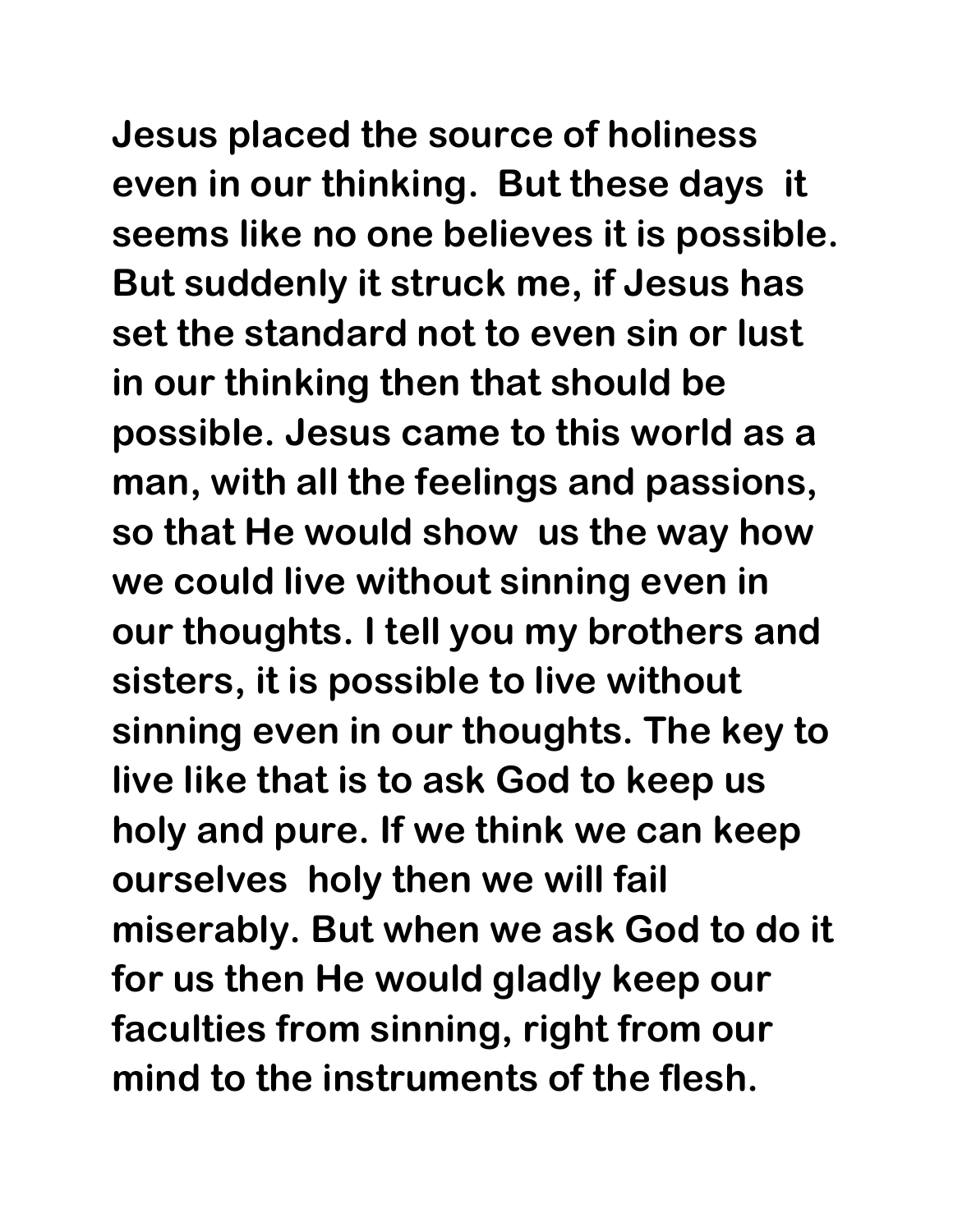**<sup>12</sup>Therefore do not let sin reign in your mortal body so that you obey its lusts, <sup>13</sup>and do not go on presenting the members of your body to sin as instruments of unrighteousness; but present yourselves to God as those alive from the dead, and your members as instruments of righteousness to God. <sup>14</sup>For sin shall not be master over you, for you are not under law but under grace.** 

**Romans 6:13.** 

**We have to consciously submit ourselves wholly under the Lordship of Jesus Christ so that He can keep us from falling.** 

**We may wonder how could we even think holy when everyday we are b ombarded on all sides by the leering smiles and inviting peagantries. Then my mind started going back to my**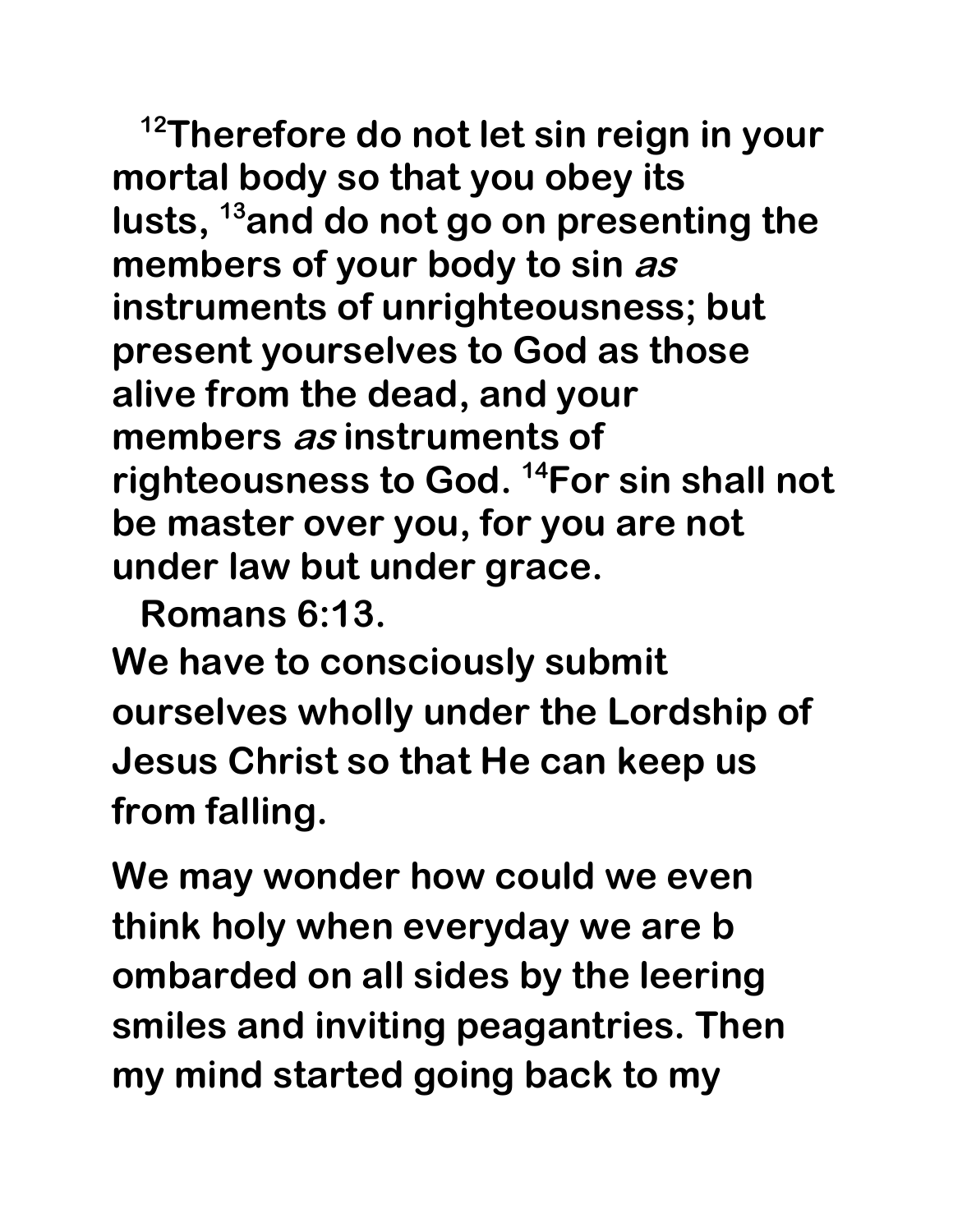**favourite stars of the Bible. More than now, Babylon was then a nation sold out on sexual sins of all kinds, straight, queer, perverse... Yet there was a young man who DECIDED that he will not defile himself. Daniel 1,8** 

**Even years before him, Joseph was sold into a similar debauched country of Egypt. Even his master's wife kept on pestering Joseph to sleep with her. But when Joseph knew things were going beyond, he even left his garment, which could be taken as a solid evidence and ran away. When the woman had his garment it would be an unassailable evidence of rape. But Joseph was much more concerned about his soul and what God will think about him, rather than what his reputation would become. To the world he was a rapist. Joseph**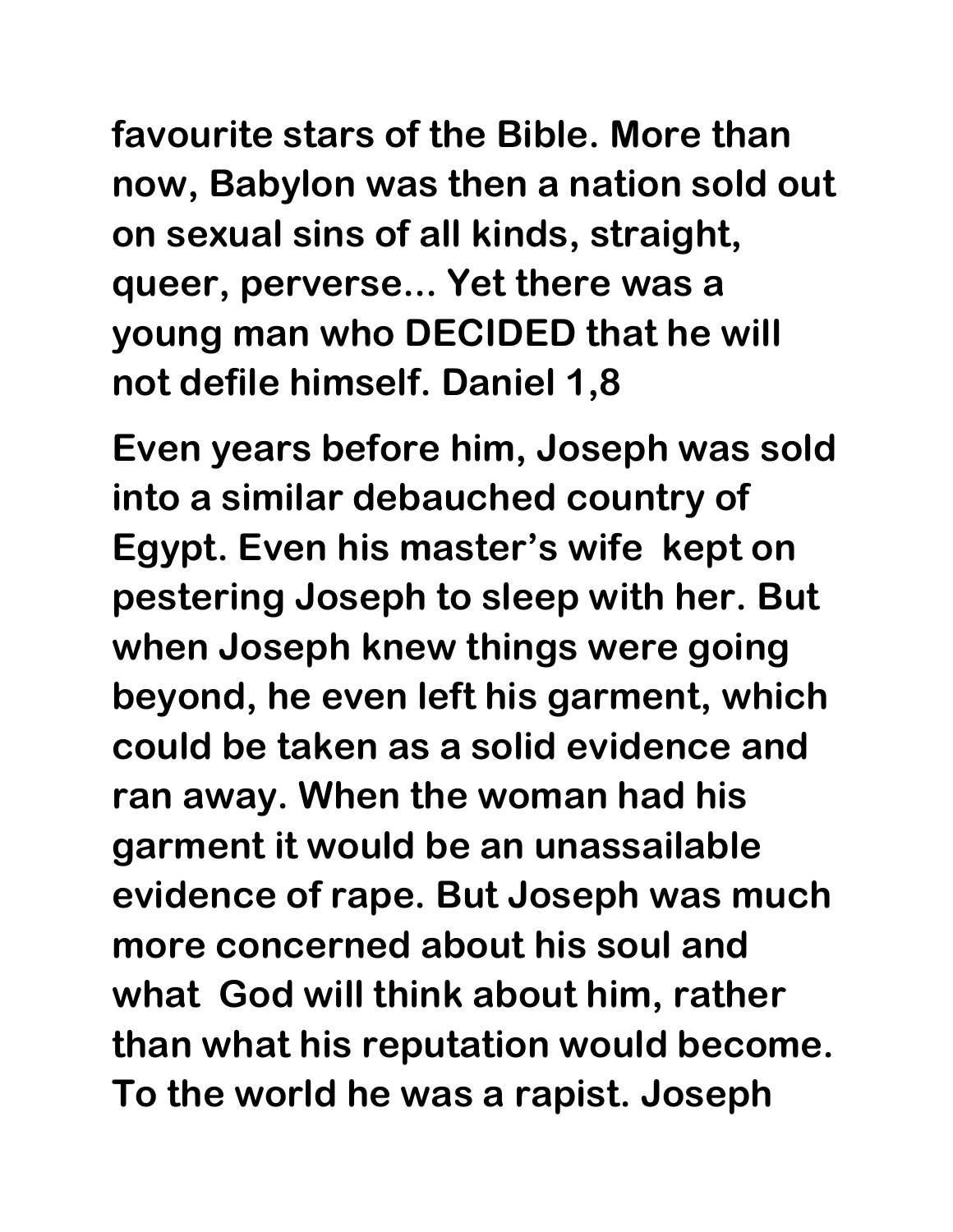**rather preferred to have a reputation of a rapist than to have had hidden sin with God and falling out of favour with God.** 

**Joseph ranked his relationship with God above the relationship he had with the people. He had his priorities well set. He says very poignantly to that wench,** 

**There is no one greater in this house than I, and he has withheld nothing from me except you, because you are his wife. How then could I do this great evil and sin against God?** 

**Though Joseph is a very loyal servant to his master, he is very clear that his soul and body is God's property. He says how can I do this great evil and sin against God?** 

**I think this is the key for Holiness for all of us. We should have that God**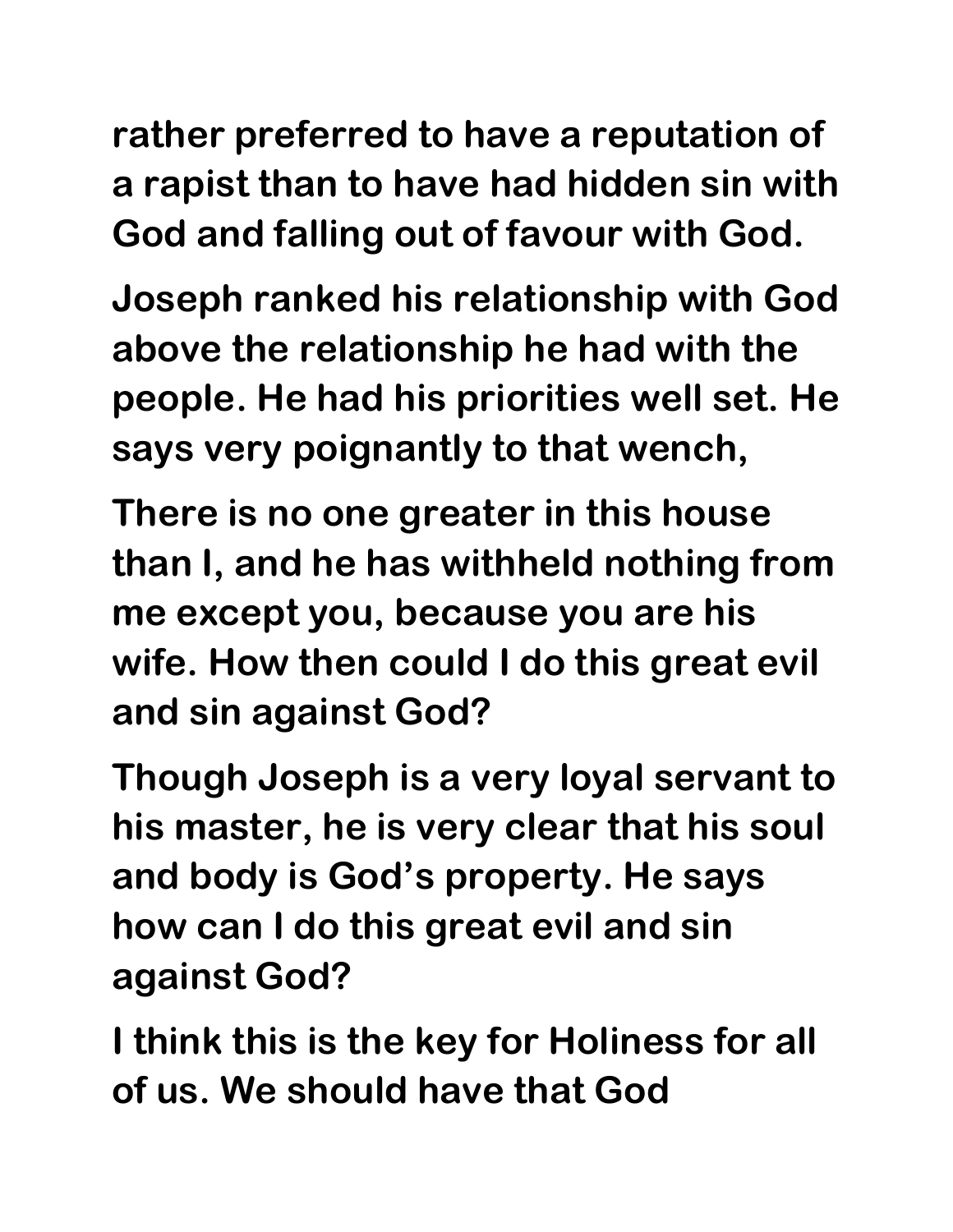**consciousness inbuilt in us. No matter where we are, no matter in what compromising situations we are in, no matter how deeply secretive something can happen, we should still always know that my God is watching me. I cannot run away from Him, or have an unnatural/ clandestine relationship without His knowledge. His eyes would still be watching me.** 

**Just as Daniel said, to live holy is a conscious decision of the mind, the will. If we base our holiness on feelings and emotions, we will fall everyday get up the next day and fall again on the third day and the cycle will continue. Such decisions will deprive you of things that is good according to the standards of the world. When Daniel could say no to the wine and meat of the King's table,**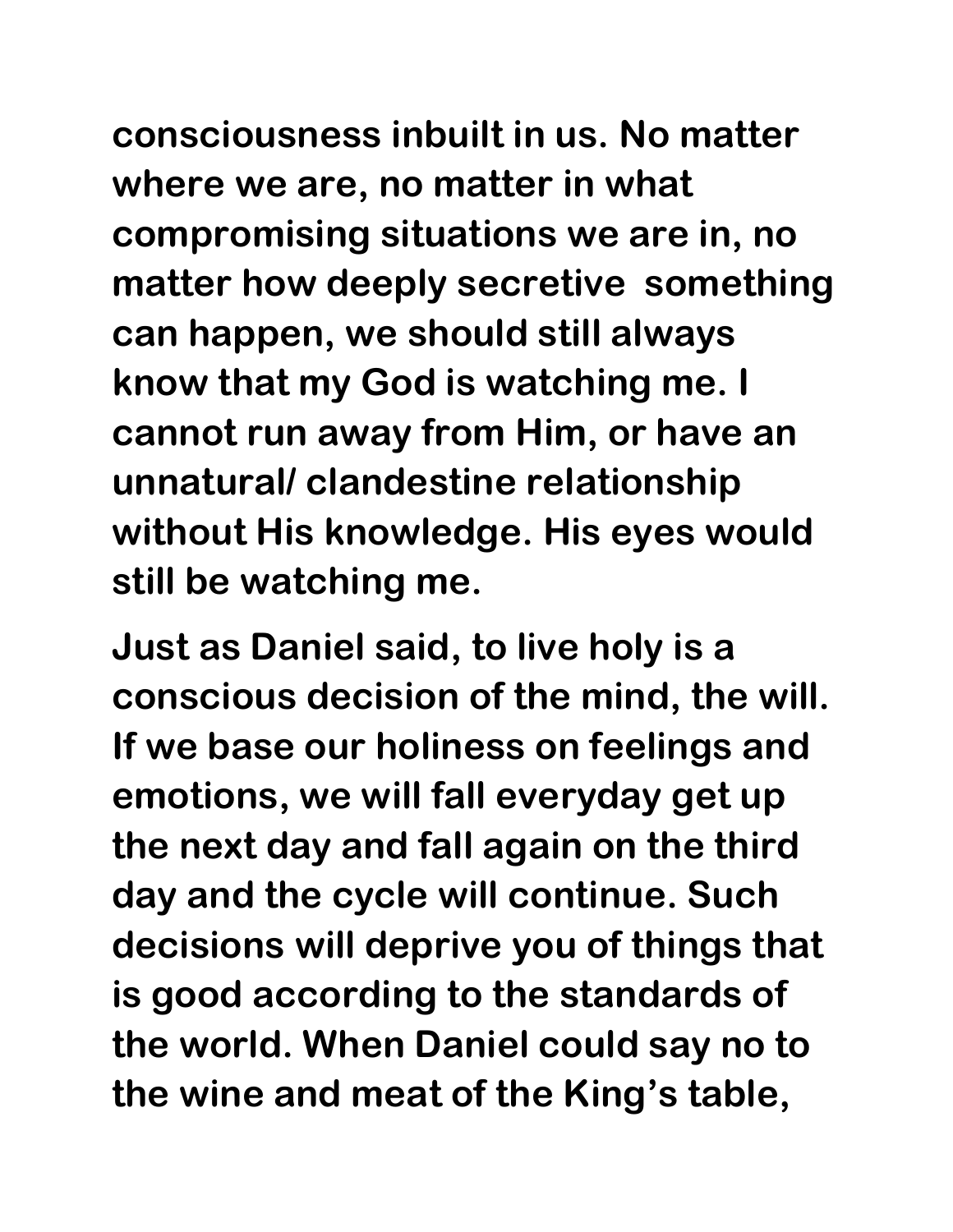**he can also totally cut off all the other baggages that come along with it, which would have surely included the choicest women. To abstain from eating good food will not please our feelings and emotions, but it is the will of the mind to grit the teeth and say no. This is how holiness is. To decide I do not want that though it seems pleasing and looks good.** 

**And the person has to always be conscious of God's eternal presence in their lives. To know He is always there and to know He is concerned about our every behaviour will really change our attitude. We will respond to His presence and His love and the things of this earth will become strangely dim.**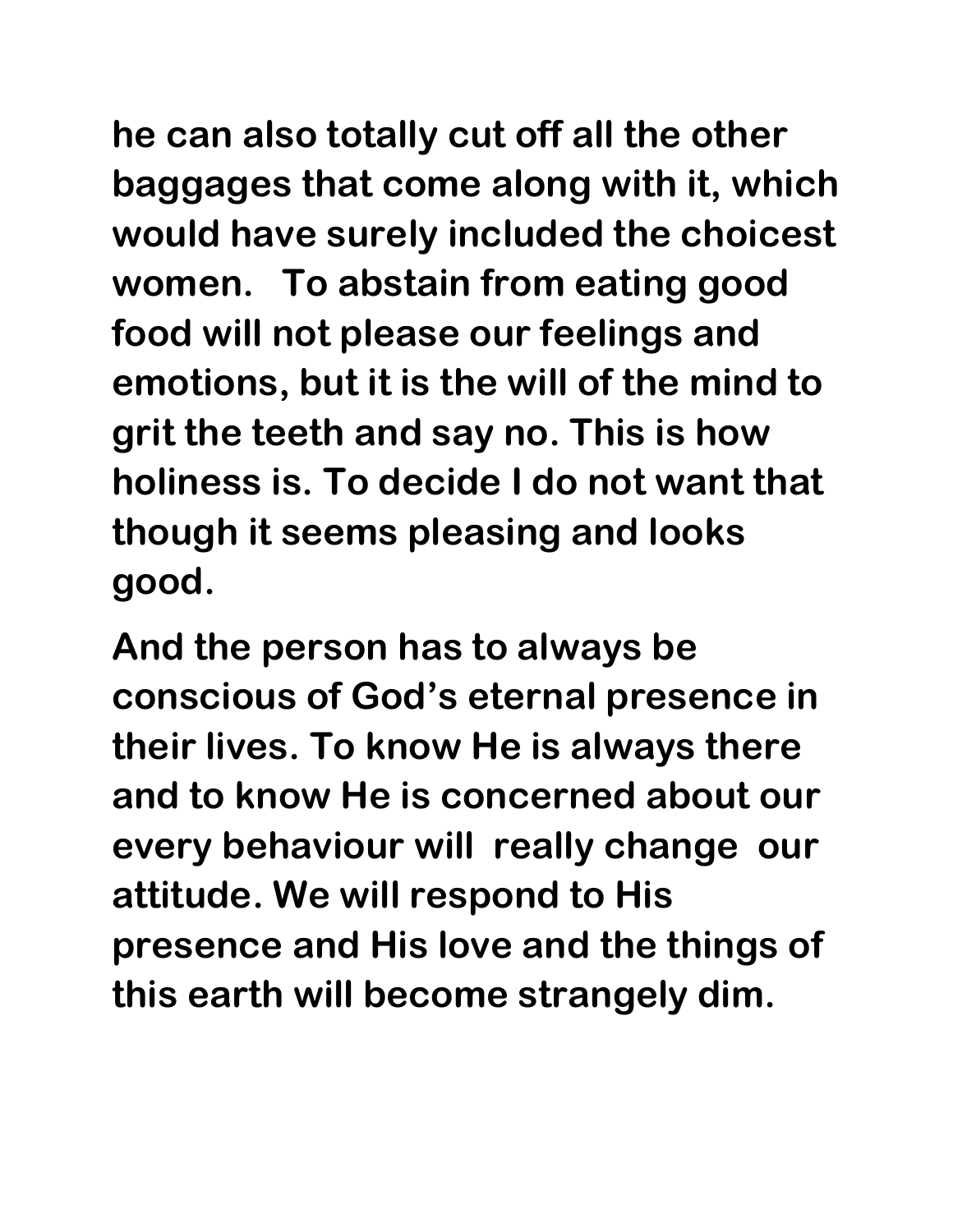**So it all comes down to getting closer to God more and more. Nothing else will make us holy and this holiness is not a distant unreachable dream, but this is the Promise God holds for all of us. You be holy just as I am holy, says the Lord. It is to live holy one day at a time. To start the day entrusting all of me, y body, mind and soul, into the hands of our Holy God and asking Him to keep me holy. It is not impossible my friends, but then so many things just become so easy. You become so fruit bearing so easily, effortlessly. God's image is reflected in your life and people are so drawn to you. That is joy, real joy as streams of pure water gurgling happily through the sin sick streets of the world and whoever will come to drink of your**